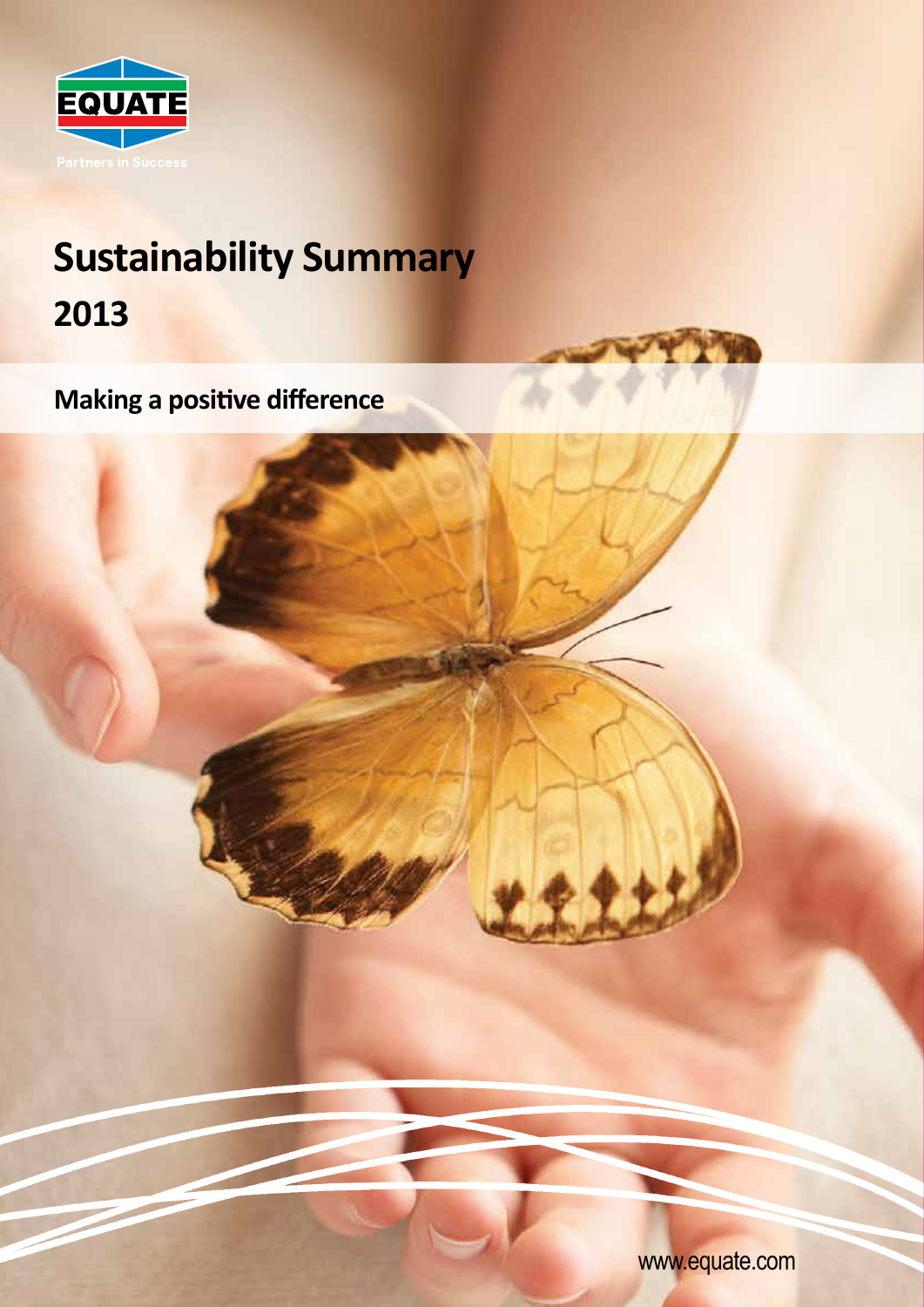### **EO's Letter**



Indeed, EQUATE is a great place to work because of what we do and how we do it. I would like to congratulate everyone in the company on another year of achievements and I am looking forward to working together to reach the full potential of our business, sustainably.

Since its inception in 1995, EQUATE Petrochemical Company has set its vision on becoming a global leader in manufacturing best-in-class products. Furthermore, as Kuwait's first international petrochemical joint venture, EQUATE has today become an organization that reflects and demonstrates a framework of sustainable excellence.

Ensuring that sustainability is core to our principles and integrated within our corporate and strategic objectives demonstrate our commitment toward the society and the environment. We have a clear and realistic view about our position in the context of the environment, economy, society and workplace. We know we have continuous challenges and seek to create opportunities for a better future and to make a positive difference.

While firmly committed to the fact that our employees constantly aspire for excellence and exemplifying innovation, I wish for us to continuously leverage and share best practices for the benefit of all our stakeholders. Safeguarding the environment, behaving ethically, supporting economic growth, as well as developing qualified human resources in Kuwait and beyond are some of the elements EQUATE wishes to share with its stakeholders who represent individuals, organizations and communities.

For the third consecutive year, we are pleased to issue this report in accordance with the guidelines of the Global Reporting Initiative. With this, we want to show our willingness to remain transparent with all our stakeholders, offering both qualitative and quantitative information, which reflects the innovation-based culture we promote. Our main objective in this period has been to unify and consolidate our economic, environmental and social practices carried out by us.

In this report, we share our commitments, results and achievements during 2013. We demonstrate the impact our activities leave on the communities where we operate, as we take responsibility for all our actions in those communities.

Every year, we make a substantial effort in crafting a high performing innovative business culture and we are now ready to look to the future with renewed energy and drive. Sustainability reporting ensures consolidating best practices and global standards as competitive advantages for the benefit of all stakeholders. It is my personal aspiration to ensure we continuously add value to the society and care for the environment.

Indeed, EQUATE is a great place to work because of what we do and how we do it. I would like to congratulate everyone in the company on another year of achievements and I am looking forward to working together to reach the full potential of our business, sustainably.

Our relationships with joint venture partners, shareholders, governments, fellow K-companies, customers, staff, financial institutions, suppliers, NGOs, local communities, the media and all other stakeholders are built on the principle of long-term mutual advantage and respect. Our success truly rests on the confidence and trust put into by our stakeholders. The corporate sustainability efforts detailed in this report are focused on contributing to and enhancing that trust. After all, we are 'Partners in Success'.

We hope you will find our 2013 Sustainability Report informative, relevant and useful.

Sincerely,

**Mohammad Husain** President and CEO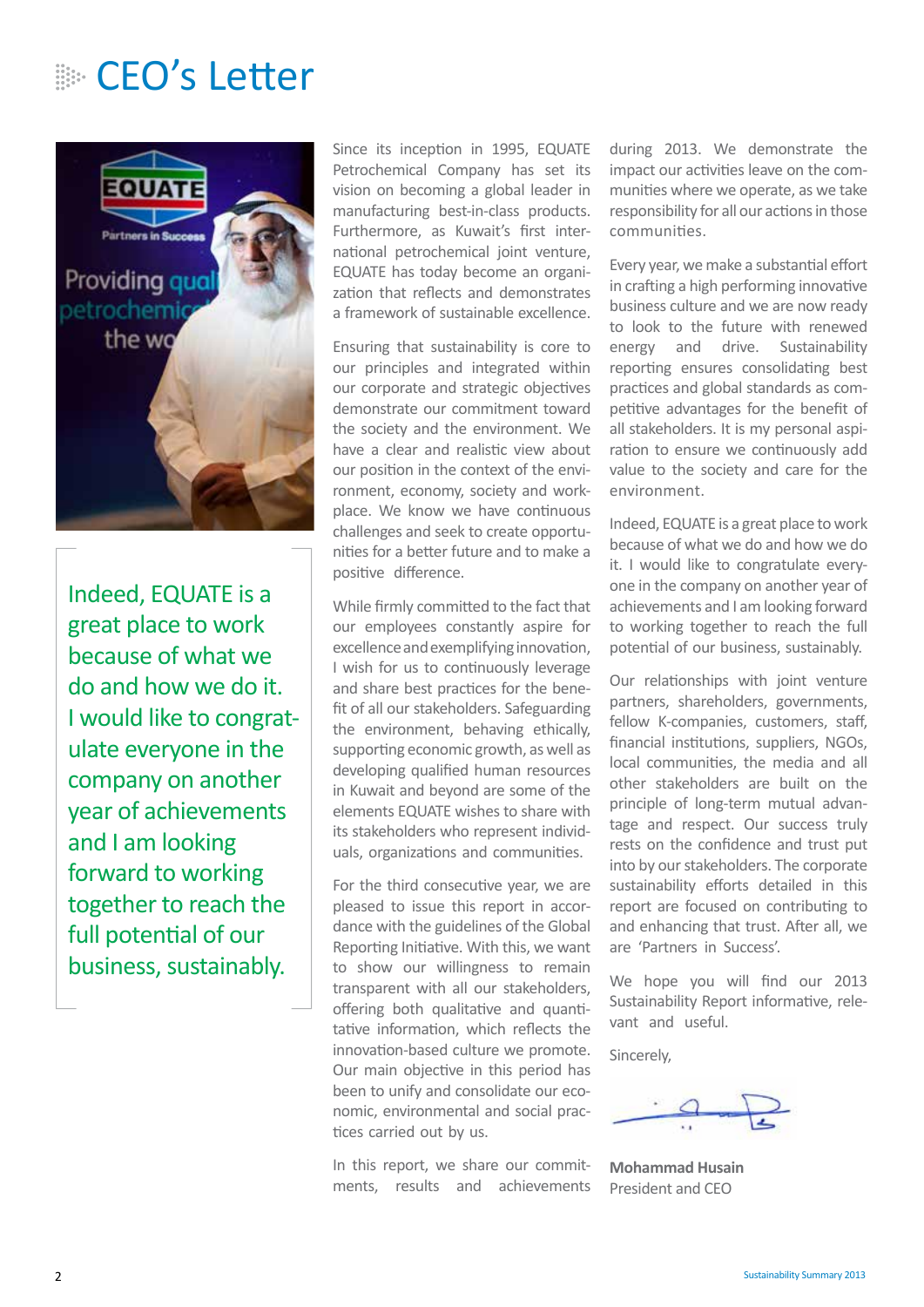## **EQUATE's Approach**

The year 2013 marked fresh initiatives in our sustainability agenda. In sync with our commitment to sustainable growth, we charted new courses in meeting our goals for community and environmental development. This report offers a comprehensive view of our sustainability activities in 2013, reflective of our strong links with all our stakeholders, our society and the environment.

As we promote innovation and take our business to greater heights, we are also adopting measures that conform to our reputation for sustainable development. Our vision as an organization is to establish strategic practices that will support our long-term sustainability endeavors. In 2013, we broke the ground toward achieving this vision.

As a prestigious acknowledgment of our efforts in responsible business practices, we were granted the Responsible Care 14001 certification in 2013. We derive motivation from the host of corporate social responsibility (CSR) awards we received in recognition of the social commitment reflected in building our business. Putting RC standards into practice, reducing emissions and making a visible impact in bettering the community are central to our corporate strategy.

The 'Greater EQUATE' project is one of our highlights in 2013 in terms of capacity expansion. The project elevated EQUATE to the position of the single operator of three new petrochemical companies. Our ethylene-based products contribute substantially to Kuwait's non-oil export revenue.

### **EQUATE is Kuwait's first private sector petrochemical company and first international joint venture in the petrochemical sector and strives to continue to be a company of 'firsts' in Kuwait**

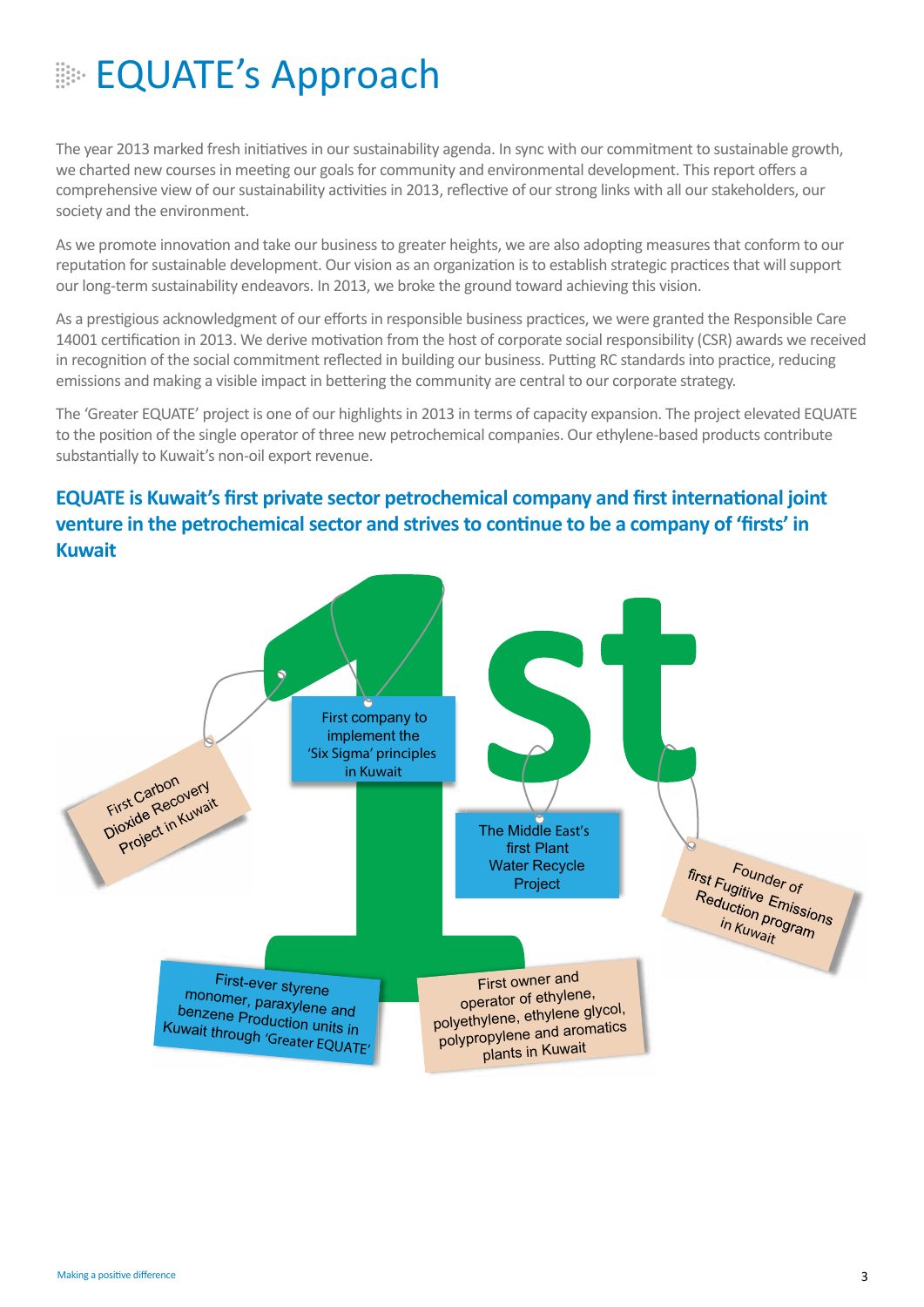## **Society and the Local Community**

Our customers are our driving force and we highly value the responses to our biannual customer surveys. In 2013, we recorded an encouraging 82% customer satisfaction. This number could be an indicator of the fact that there were no substantiated issues related to breach of privacy and loss of data of customers in 2013.

On the community development front, we have joined hands with Kuwait's Ministry of Health for various public health schemes. Reiterating our support for learning and research, we have been sponsoring the Kuwait Institute for Scientific Research's summer training program for over 11 years. Our promotion of research resulted in several innovative steps to improve product safety, industrial hygiene and sound working practices in 2013.

# **Zero**

significant fines or nonmonetary sanctions for non-compliance and zero legal actions for anticompetitive, anti-trust or monopoly practices

# **82%**

response rate from customers for EQUATE's satisfaction survey

# **11+**

years of support of Kuwait Institute for Scientific Research's summer training program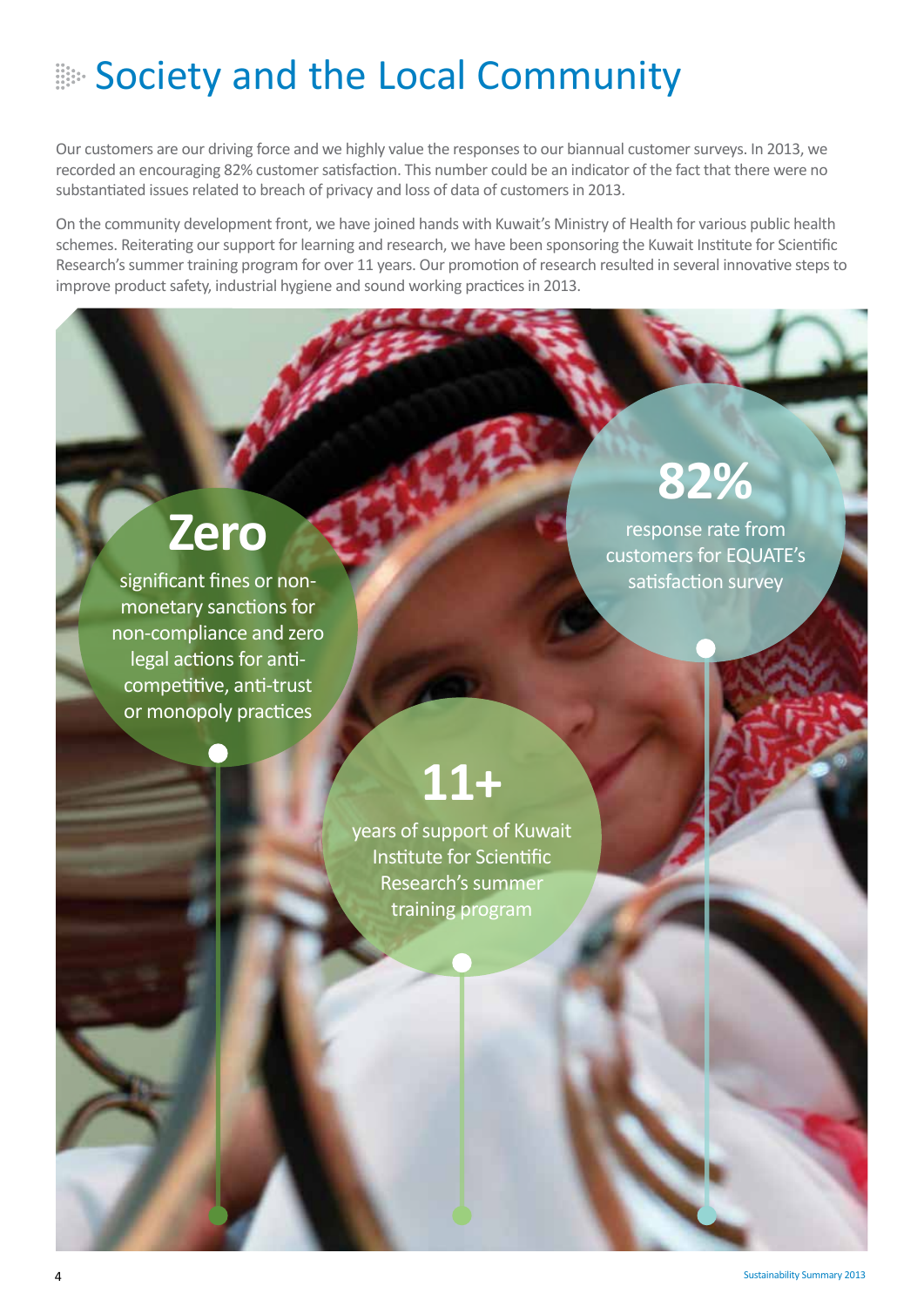# **EXAGRATE's Environmental Footprint**

We are well on our way to achieving our sustainability goals drafted in 2011. Energy conservation remains a core area of focus for us. In 2013, our Six Sigma energy efficiency projects effected significant energy savings.

Kuwait's Ministry of Electricity & Water recognized EQUATE for its notable efforts in conserving national energy resources through stringent global practices and being a key member of the state-wide Higher Energy Conservation Committee. On a similar note, the seawater cooling plants we established have facilitated recycling of wastewater for use in our operations. We have systems in place to effectively recycle wastewater and stormwater. We have kick-started a partnership project for reuse of process wastewater.

We maintained full compliance with the Kuwait Environment Public Authority in 2013. With a view to reducing carbon dioxide emissions, we signed an agreement with Gulf Cryo in 2013.<br>

**Inirect energy consumption — Electricity consumption**



2013







#### **How EQUATE's cooling tower works**

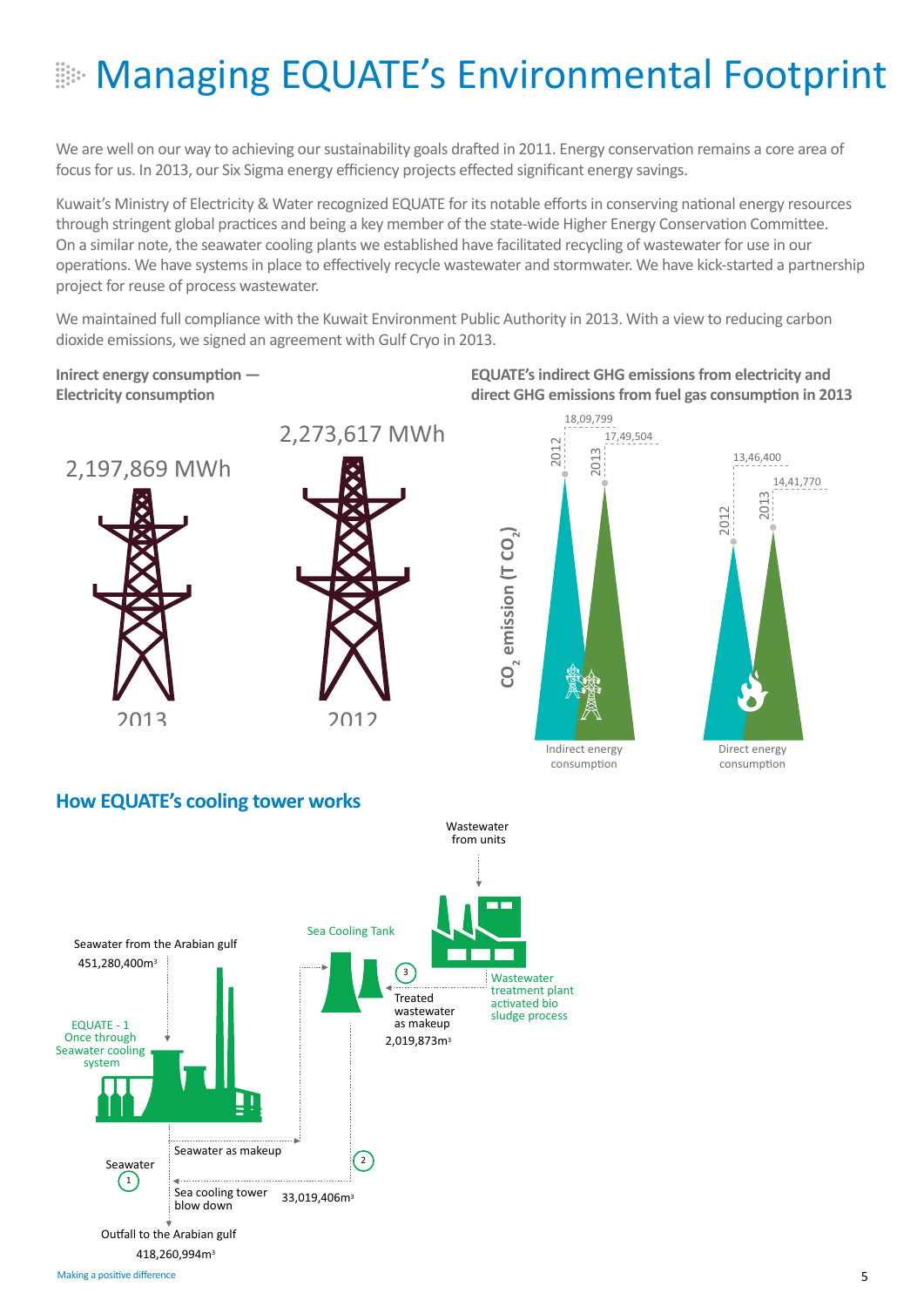## **EQUATE's People**

Contributing to the nation's economy and human resource development has always been one of our priorities. We maintain a balanced workforce ratio between nationals and non-national, in accordance with Kuwaitization.

Our employees are our strength and the welfare of our workforce is a vital part of our employment policies. Our social security contribution for pension support is expressive of the value we place on our people. We strongly emphasize investing in skill building and training to help our employees make the most of their potential.

With regard to work-related accidents, we are pleased to convey there were nil fatalities and loss-time injuries (LTIs) in 2013.

We at EQUATE foster a culture of gender and cultural diversity. There was a rise in the number of female employees in 2013 over 2012. We are committed to ensuring fairness for employees of both sexes in terms of recruitment, promotions and pay packages.

#### **Safety Statistics at EQUATE (Exposure hours increased due to operational requirements)**

|                                     | 2012      | 2013      |  |
|-------------------------------------|-----------|-----------|--|
| Exposure hours                      | 5,124,912 | 6,302,363 |  |
| Number of work related fatalities   |           | 0         |  |
| Fatality accident rate              |           | O         |  |
| Number of Lost Time Injuries (LTIs) |           | O         |  |
| Lost-Time Injury Frequency (LTIF)   |           | 0         |  |
| Number of lost days from LTIs       |           | $\Omega$  |  |
| Number of recordable injuries       | 4         |           |  |
| Total recordable incident rate      | 0.12      | 0.06      |  |
| Number of sickness absence days     | 6,812     | 5,877     |  |

#### $\blacktriangle$  Improvement  $\blacktriangledown$  Deterioration  $\equiv$  Stagnant



#### **Number of Employees**



#### **EQUATE Turnover Rates**

|                        | <b>Males</b> | <b>Females</b> |
|------------------------|--------------|----------------|
| Under 30               | 1.05         |                |
| 30-50                  | 1.34         |                |
| $50+$                  | 0.67         |                |
| Employee turnover rate | 3.06         |                |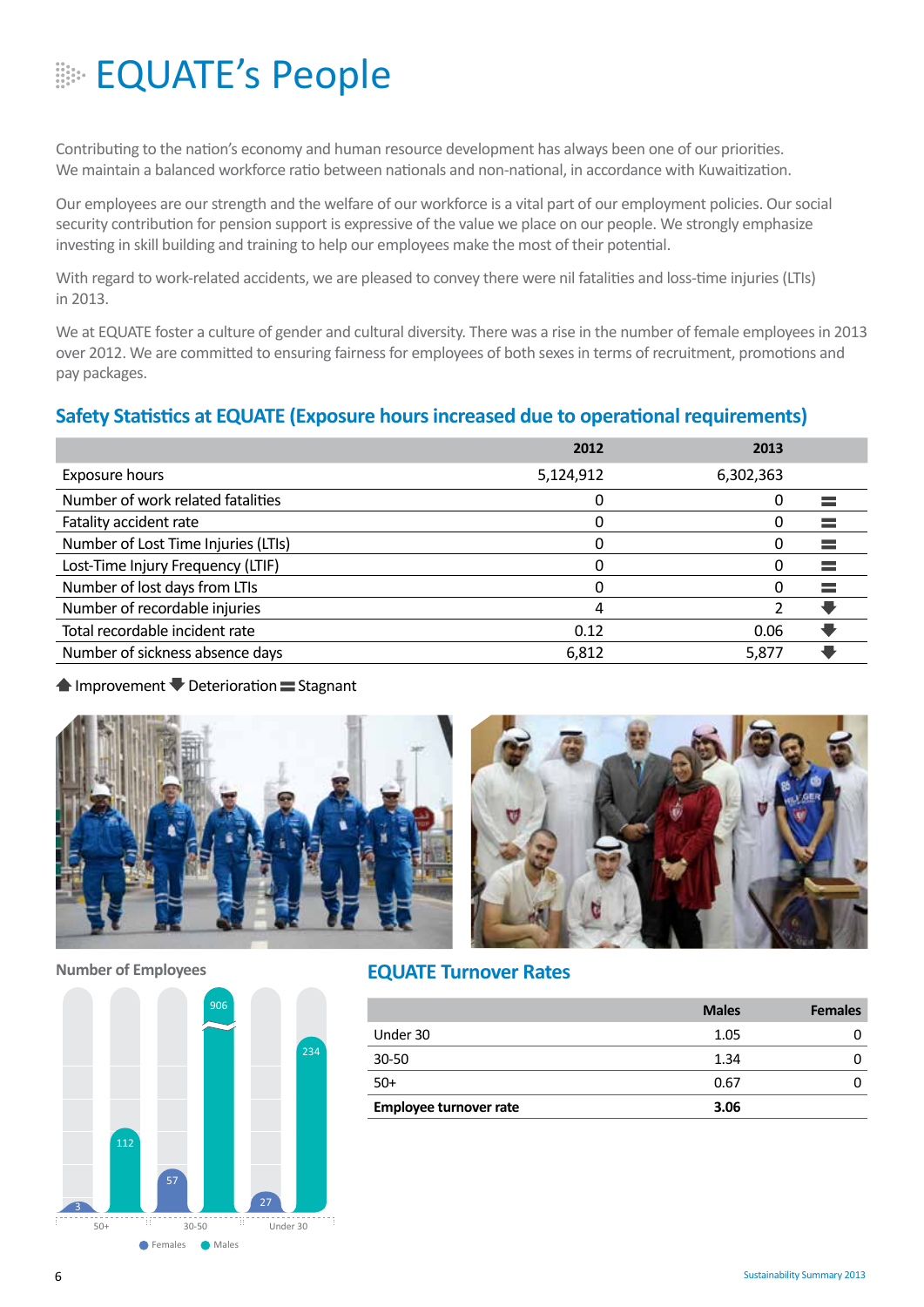## **EDE** Our Performance

On the whole, our sustainability practices in 2013 reflect an optimistic outlook. We set the ball rolling for several initiatives and practices designed for the overall well-being of our employees and the society at large. We propose to maintain the trend and take our environmentally sustainable practices further in the years to come.

| 632,204,409J<br>energy saved through<br>energy management<br>and efficiency        |                                                                                                                                                                      | 80,000MT<br>carbon dioxide is<br>expected to be provided<br>annually to business<br>partners for reuse in<br>relevant industries |  |                                                                                |  |
|------------------------------------------------------------------------------------|----------------------------------------------------------------------------------------------------------------------------------------------------------------------|----------------------------------------------------------------------------------------------------------------------------------|--|--------------------------------------------------------------------------------|--|
| <b>Zero</b><br>work-related fatalities<br>and Lost-Time Injuries<br>(LTI) recorded | 2,019,873 m <sup>3</sup><br>wastewater was<br>recycled and<br>reused                                                                                                 | 51%<br>Kuwaiti employees                                                                                                         |  | 76%<br>response rate from customers for<br><b>EQUATE's satisfaction survey</b> |  |
| 91%<br>of procurement<br>budget went to<br>local suppliers                         |                                                                                                                                                                      | 1,339<br><b>EQUATE</b> employees                                                                                                 |  | US6,579,857\$<br>spent on Kuwaiti<br>employee social<br>security               |  |
|                                                                                    |                                                                                                                                                                      | $11+$<br>years of support of Kuwait Institute for<br>Scientific Research's summer<br>training program                            |  | 100%<br>of staff<br>received career<br>performance<br>reviews                  |  |
|                                                                                    | <b>Zero</b><br>significant fines or non-monetary sanctions<br>for non-compliance and zero legal actions<br>for anti-competitive, anti-trust<br>or monopoly practices |                                                                                                                                  |  |                                                                                |  |